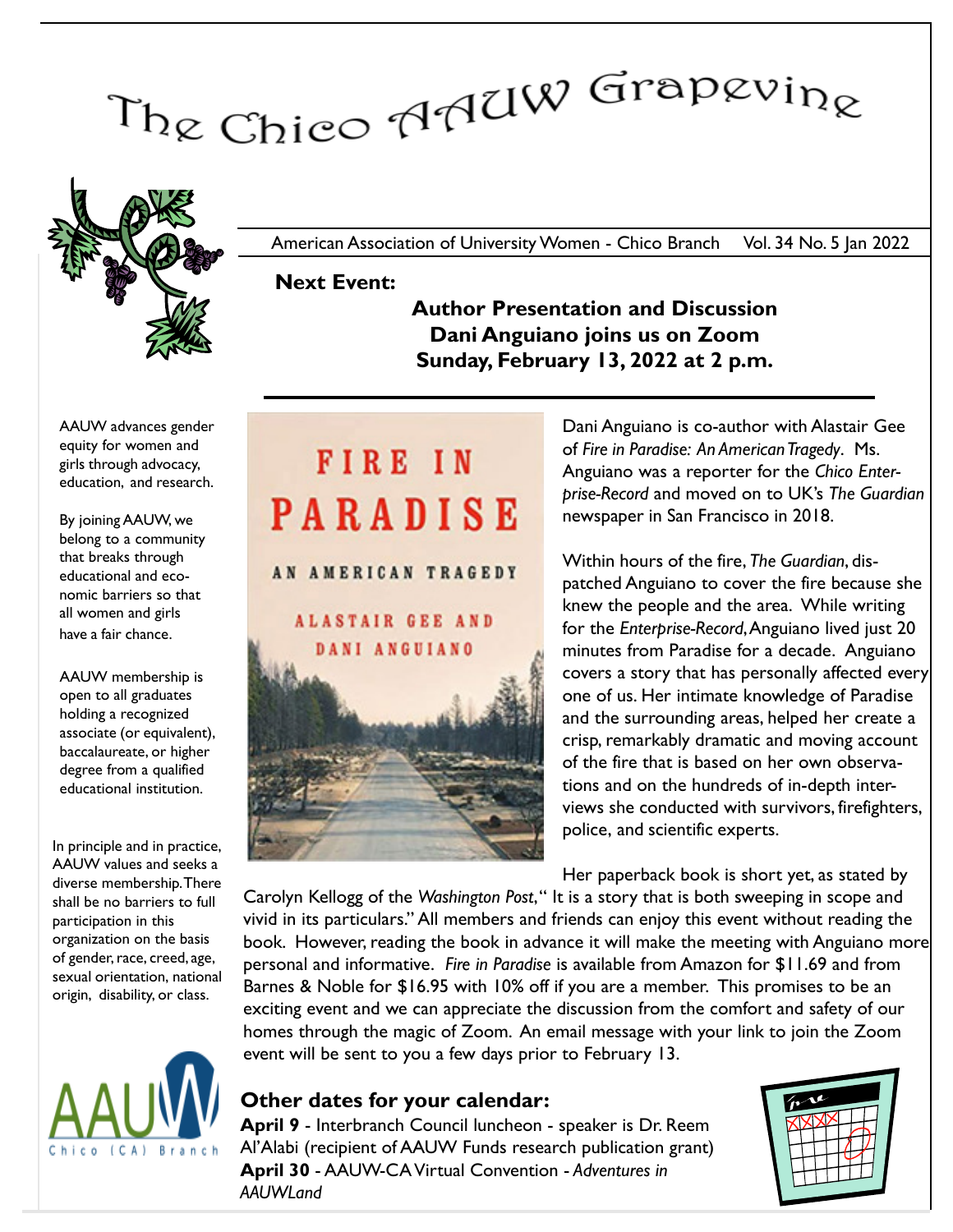# AAUW Event News

#### Branch Officers

President - Jan Britton Vice President - Sue Blizman Membership - Lyn Smith Finance - Pam Bodnar Secretary - Maria Elena Ramirez Newsletter Editor - Jana Lawton Public Policy - Carol Holzgrafe Tech Trek Coordinator - Joan Cleveland Technology - Helen Gesick Historian historian needed

> Dolls for the Boutique were created by Judy Petrucelli and donated to AAUW. Thanks!





The Art Boutique was an event sponsored by Jana Lawton for the benefit of our scholarship programs and local women artists. It would not have been possible without the assistance of so many of our members. Heartfelt appreciation goes to Roxanne Ferry, Mary Huntsinger, and Ruth Berger who welcomed all guests and helped spur donations to our scholarship funds. We raised an additional \$1592 in support of Tech Trek,AAUW Funds, and our local schol-

arships. Nancy Praizler, Carol Holzgrafe, and Katy Azevdo handled the sales and recordkeeping to track all purchases to the correct artist. Adele Arnold, Lyn Smith, and Jan Britton carefully packed all items for the patrons to take home. Sue **Blizman and Carol Krok** were there to "do what was needed at the time" which was so helpful at the opening of the Boutique. AND we thank all of you who came to find special treasures at the Boutique and brought your friends.

**Antiques Appraisal Faire** - The Tech Trek Committee and our board have tentatively shifted our Appraisal Faire from February to April due to COVID. We are awaiting confirmation of a date from the appraisers. We will keep everyone informed in future neswletters.

**Tech Trek** - Right now, it appears we will be holding an in-person camp at the University of California, Davis the week of July 17. We are in need of someone who will be a Dorm Mom for that week. It is a fun job for anyone who enjoys working with teens.You get to stay at Davis and do all the activities with the girls. If anyone is interested, please call Sue Blizman at 530-891-3481.

AAUW-CA Convention - There will have no in-person convention this year, alas, the AAUW-CA board is trying something new called Adventures in AAUWLand to be held Saturday, April 30, from 9 to 11:30 and again from 12 to 2 p.m. on Zoom.

Keynote speaker will be Lisa Maatz who is the most riveting, most amusing, most informative speaker I think I have ever heard. She is worth a trip to D.C. which, of course, we don't have to do. Thank you Zoom. Besides conducting some business, part of the day is devoted to topics of interest (you get to choose) in break out rooms.

Interspersed with the other stuff will be videos of the three Speech Trek finalists. We should pay particular attention to these because our Chico branch may be taking on this project. It involves branch members helping high school students prepare and present a 6 minute video on a particular topic. The prizes are not insignificant; what the students learn is invaluable and these kids' presentations will "blow you away." The Speech Trek topic for 2022: "Has the United States lived up to its pledge of "liberty and justice for all? Would requiring the study of diversity, equity and inclusion in a high school setting help ensure liberty and justice for all?"

I promise it will be a good way to spend a day. More details later. Carol Holzgrafe AAUW-CA Director - Branch/Membership Assistance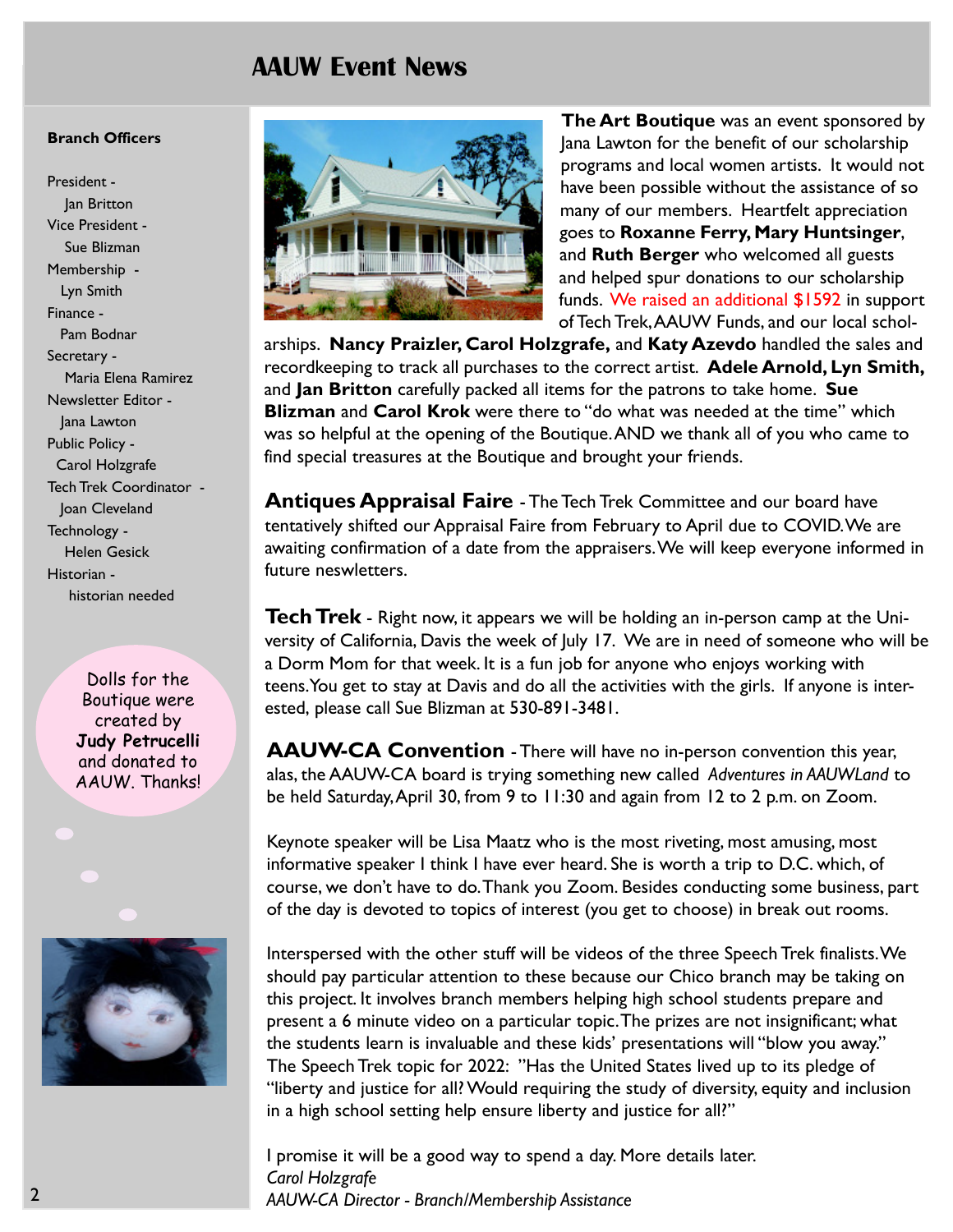# Member News and Notes

# NEW MEMBERS!

Tami Ritter 1253 Orchard Lane Chico, CA 95926 (530) 514-3270 tamiritter2012@gmail.com

Jeannie Trizzino 3091 Chico Avenue Chico, CA 95928-8229 (530) 570-2309 jtrizzino@gmail.com

Gloria Burson 13989 Lindbergh Circle Chico, CA 95973 (530) 899-8227 (530) 864-9415 - cell glburson@gmail.com

A message from Claire Altheuser Welcome to our newest member Tami Ritter. Her contact information is listed at left, along with our other new members Jeannie Trizzino and Gloria Burson, so don't forget to add them to your most recent branch directory. A brief introduction to Gloria Burson follows. Thanks to Carol Krok who interviews our new members and writes these short biographies.

 If you know people who might want to become a member of the branch, pass on the contact information to me and I will follow up. Lyn Smith, Membership Chair (530) 636-4984 or email to lindy\_48@yahoo.com

Gloria Burson hails from Rock Island, Illinois. She earned her B.S. in music education at the University of Illinois. After college, she spent 38 years in Visalia, CA, where she taught classroom music, mostly with 4th to 6th graders. In addition to being an educator, Gloria also raised her family, was active in Visalia's local AAUW branch, and directed a children's choir for 10 years.

2012 found Gloria and her husband retired and moving to Chico where 2 of their children live. They also have a daughter in Ojai, CA. They have 5 grandchildren, ages 4-12, and Gloria is very involved in caring for them. Gloria loves to say, however, that her favorite grandchild is her dachshund, Cooper.

She is very happy to be involved in the North Valley Chamber Chorale under David Scholtz. A highlight was being able to participate in the singing of the Messiah at Laxson Auditorium. You may also find Gloria out on the golf course. COVID has put a crimp on her interest in playing bridge lately but she does look forward to participating in a "live" AAUW bridge group. Even in retirement, Gloria is one busy lady, and we are glad she has chosen to join us.

As a result of multiple issues, including a double embolism (clot in each lung) and an easy bout with COVID, it seemed best that I accept Susie's and Dan's invitation (request) that I move to Idaho Falls with them. That way, no one would be 850 miles away when the next disaster happened (which it won't). Thus, as of tomorrow (1/11/2022), my new address will be:

> 2962 N. Waverly Rd. Idaho Falls, ID 83401

My phone number is 530-513-0253 and email: greypanther12@gmail.com

The best way to stay in touch is by email or text. Needless to say, I shall miss you all, but there are great memories of lots of fun. Stay well and happy.

Love, Claire Altheuser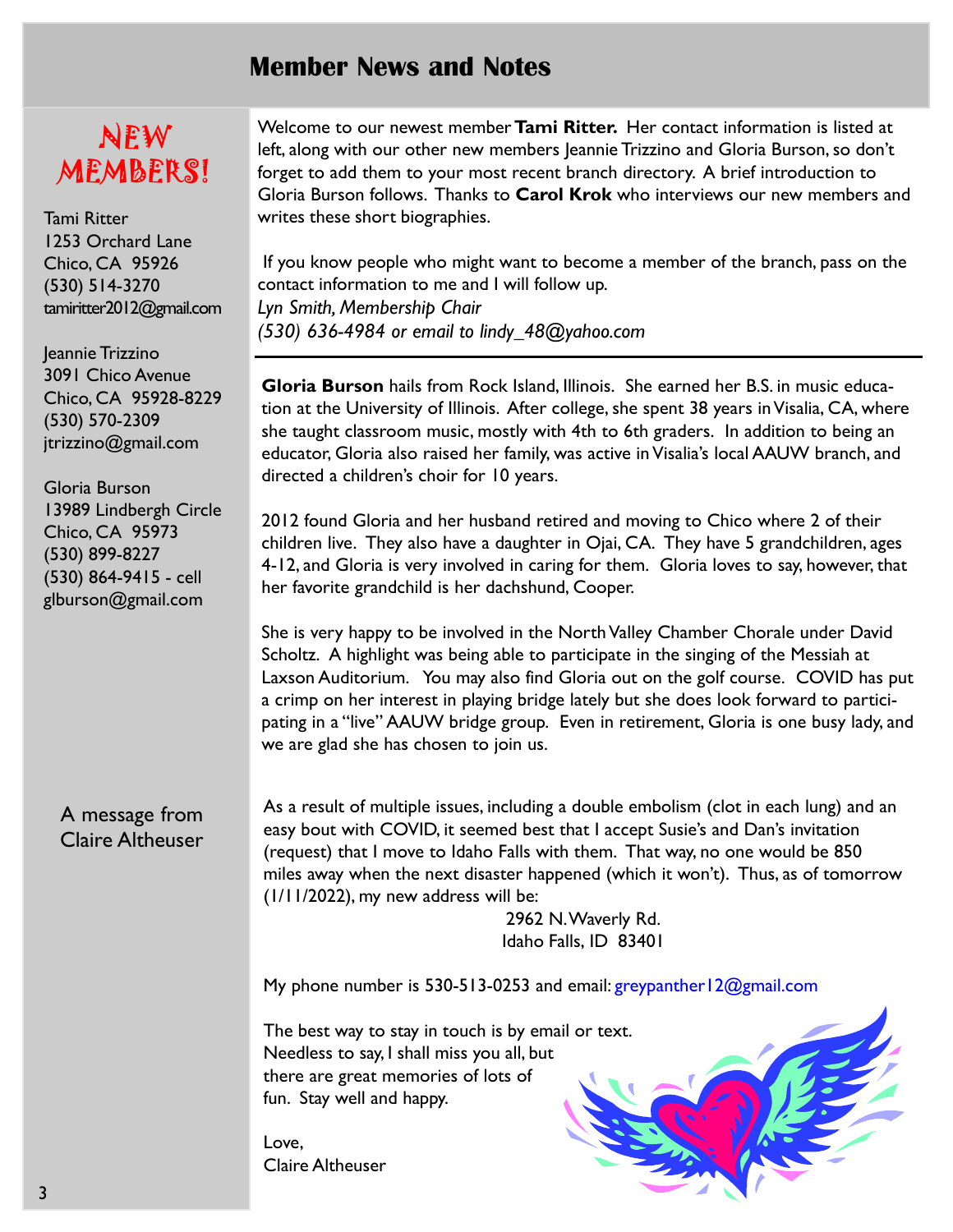# Branch News and Notes

The AAUW Chico Scholarship Committee (for graduating high school seniors) announces its 2022 scholarships, which total will \$12,000. The Sydney Stewart Memorial Scholarship, the Jackson Heron Family Scholarship and two AAUW Chico Scholarships will be awarded this May, each providing \$3,000 to a deserving young person. This is possible due to the continued generosity of our members.



# Portrait of an AAUW Chico Scholarship Awardee

Gemma Chadderdon, pictured at left, is a 2021 graduate of Chico High School. She is currently studying forensic anthropology at CSU, Chico.

Gemma is a focused and hard working student, and another example of the outstanding Chico area scholarship recipients we have been able to support.



Joan Cleveland sits with Catalyst representatives Nat Calcutta and Carolina Cruz amid all the gifts purchased by branch members for two of the client families supported by Catalyst Domestic Violence Services. Food was great. Music was fun and engaging, Company and conversation was the best. Thanks to all for making our holiday party such a memorable occcasion.



The CHICO GRAPE-VINE is published by the Chico Branch of AAUW. Items for inclusion can be mailed to Jana Lawton, newsletter editor, 1112 Bidwell Avenue, Chico, CA 95926 or e-mailed to jdlawton72@gmail.com (preferred)

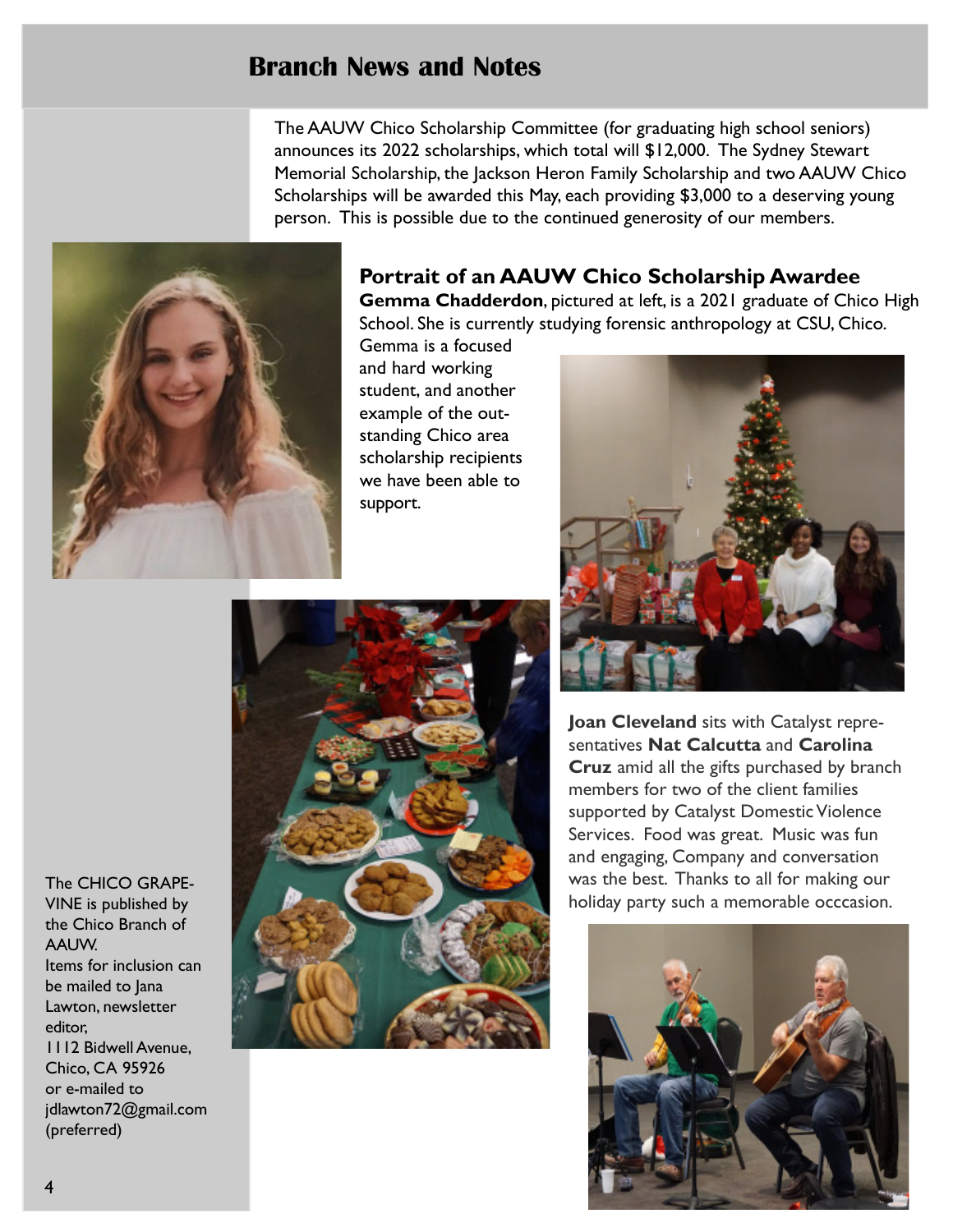# Interest Sections

#### New to AAUW?

Call a group leader for more information about a section you might find of interest. A few have reached capacity but most would welcome new members.



Les Flaneurs

Carol Holzgrafe - (530) 774-4009 The group usually meets Tuesdays, Thursdays, and/or Saturdays at 8:30 or 9:30 a.m. depending on the season. A walking/talking group of Chico and Paradise members who wander through local parks and neighborhoods - and sometimes farther afield - commenting on landscaping, architecture, and life, and getting exercise. Email or call for schedule if you might be interested. Carol Holzgrafe, carol@holzgrafe.com, (530) 874-6906 or Satsie Veith at (530) 570-3550.

Wine and Whine, the Fall Version Meets the 3rd Wednesday at 5:30 p.m. Locations change each month Please contact Carol Holzgrafe, carol@holzgrafe.com if you want to join in. And bring a friend or relative. We are nice people. Too much COVID for whining this month. We'll try again next month if we can be outside.

#### Out to Lunch

Group meets on 2nd Thursday Mary Huntsinger (530) 521-1323 Call Mary for details on time and location.. Both Paradise and Chico branch members welcome.

#### Computer and iPad Group

Helen Gesick (530) 570-5185 Meets 4th Tuesday at 2:00 p.m. Call Helen for Zoom information



### Foreign Policy Discussion Group

.

Roxanne Ferry - 891-1722 All welcome. Group meets 4th Monday at 7 p.m. Jan 27 - A planning meeting to select topics for 2022. Hosted by Linda MacMichael at 900 Laburnum AT 3 p.m. Call Roxanne for information about joining and ordering the study guide.



Evening Book Discussion Group Mary Huntsinger (530) 521-1323 Group meets at 7:00 p.m. on 2nd Tuesday Call for update on book selections and locations.

Ethnic Writers Book Discussion Group

Severance Dolan 433-0258 All welcome! Group meets at 1:00 p.m. on 4th Wednesday Jan 26 - Pachinko by Min Jin Lee Hosted by Severance Dolan.

#### Non-fiction Book Discussion Group

Group meets on 1st Friday at 10 a.m. Contact Susan Critchfield for Zoom info at (530) 519-3460. Group will continue to have Zoom sessions

#### Mystery Book Discussion Group

Denise Worth 343-5711 Group meets at 3 p.m. on 3rd Wednesday Call for update on book selection and meeting location.

#### Friday Book Discussion Group

Severance Dolan (530) 433-0258 Group meets at 10 a.m. on 4th Friday at Woodoak condominium club house located at 555 Vallombrosa Jan 28 - For Whom the Bell Tolls by Ernest Hemingway. Seeking new members. Group reads both fiction and non fiction.